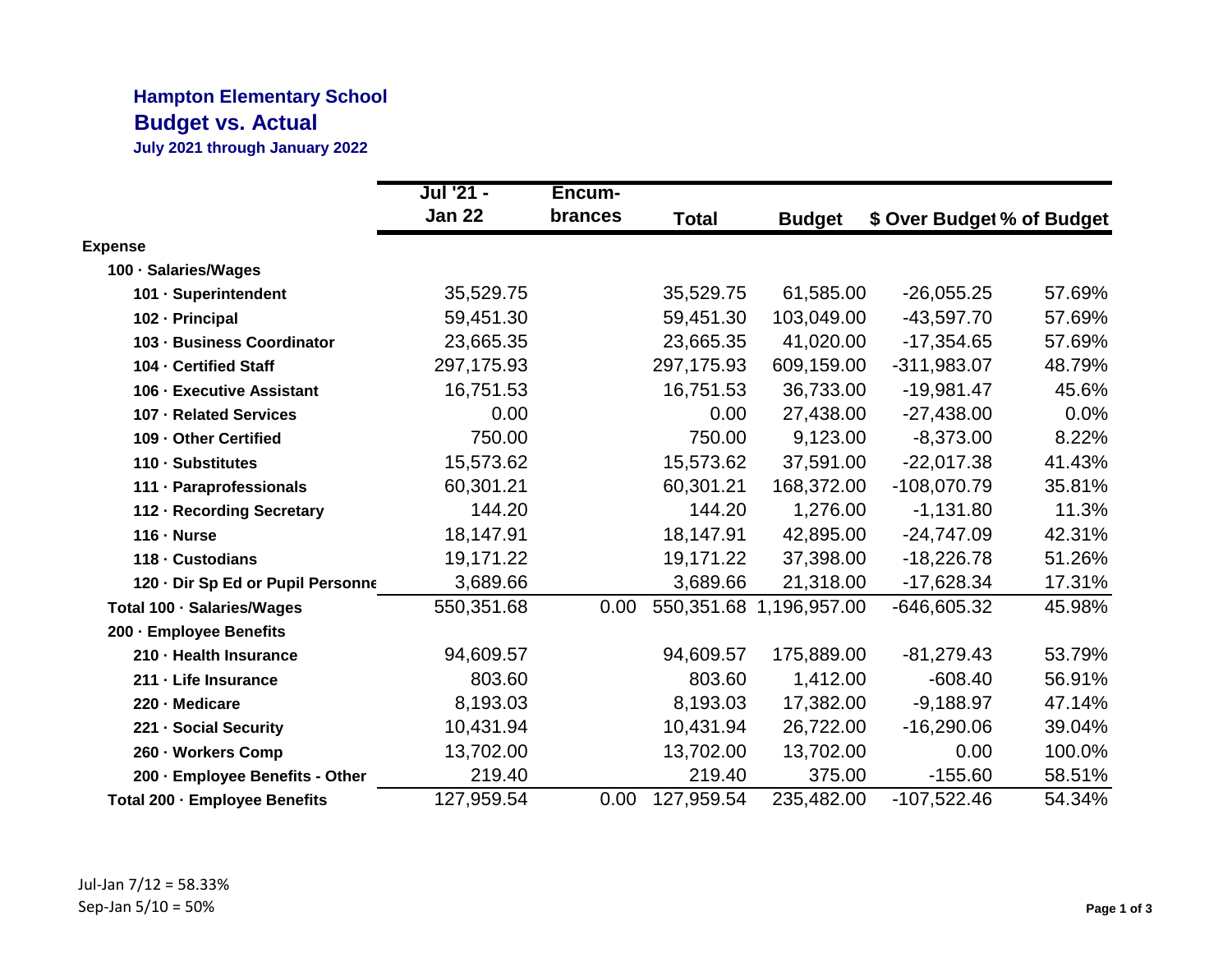|                                     | Jul '21 -     | Encum-         |              |               |                            |         |
|-------------------------------------|---------------|----------------|--------------|---------------|----------------------------|---------|
|                                     | <b>Jan 22</b> | <b>brances</b> | <b>Total</b> | <b>Budget</b> | \$ Over Budget % of Budget |         |
| 300 - Purch Prof/Tech Serv          |               |                |              |               |                            |         |
| 301 - Audit                         | 0.00          |                | 0.00         | 4,250.00      | $-4,250.00$                | $0.0\%$ |
| 302 - Legal Services                | 1,815.00      |                | 1,815.00     | 10,000.00     | $-8,185.00$                | 18.15%  |
| 303 - Enumerator                    | 225.00        |                | 225.00       | 550.00        | $-325.00$                  | 40.91%  |
| 304 - Payroll Services              | 1,600.50      |                | 1,600.50     | 3,650.00      | $-2,049.50$                | 43.85%  |
| 310 - Adult Education               | 2,018.00      |                | 2,018.00     | 2,135.00      | $-117.00$                  | 94.52%  |
| 312 - Contracted Enrichment         | 0.00          |                | 0.00         | 1,325.00      | $-1,325.00$                | 0.0%    |
| 320 - Professional-Educational So   | 4,840.00      |                | 4,840.00     | 5,550.00      | $-710.00$                  | 87.21%  |
| 322 - Professional Development      | 736.00        |                | 736.00       | 1,400.00      | $-664.00$                  | 52.57%  |
| 330 - Other Professional Services   | 208.69        |                | 208.69       | 1,700.00      | $-1,491.31$                | 12.28%  |
| 331 · Physician                     | 700.00        |                | 700.00       | 700.00        | 0.00                       | 100.0%  |
| 332 - Psychological Services        | 0.00          |                | 0.00         | 8,535.00      | $-8,535.00$                | 0.0%    |
| 335 · Speech & Hearing Services     | 5,400.00      |                | 5,400.00     |               | 5,400.00                   | 100.0%  |
| 337 - Occupational Therapy          | 2,210.00      |                | 2,210.00     | 3,780.00      | $-1,570.00$                | 58.47%  |
| 338 - Physical Therapy              | 1,275.00      |                | 1,275.00     |               | 1,275.00                   | 100.0%  |
| 340 - Technical Services            | 7,794.25      |                | 7,794.25     | 17,913.00     | $-10,118.75$               | 43.51%  |
| Total 300 - Purch Prof/Tech Serv    | 28,822.44     | 0.00           | 28,822.44    | 61,488.00     | $-32,665.56$               | 46.88%  |
| 400 - Purch Property Services       |               |                |              |               |                            |         |
| 410 - Electricity                   | 8,554.46      |                | 8,554.46     | 19,383.00     | $-10,828.54$               | 44.13%  |
| 423 - Housekeeping Services         | 25,725.00     |                | 25,725.00    | 53,689.00     | $-27,964.00$               | 47.92%  |
| 430 - Equipment Maintenance         | 953.00        |                | 953.00       | 3,000.00      | $-2,047.00$                | 31.77%  |
| 434 - Bldg/Grounds Maintenance      | 17,175.66     |                | 17,175.66    | 49,530.00     | $-32,354.34$               | 34.68%  |
| 441 - Equipment Rentals             | 4,698.72      |                | 4,698.72     | 8,192.00      | $-3,493.28$                | 57.36%  |
| Total 400 - Purch Property Services | 57,106.84     | 0.00           | 57,106.84    | 133,794.00    | -76,687.16                 | 42.68%  |